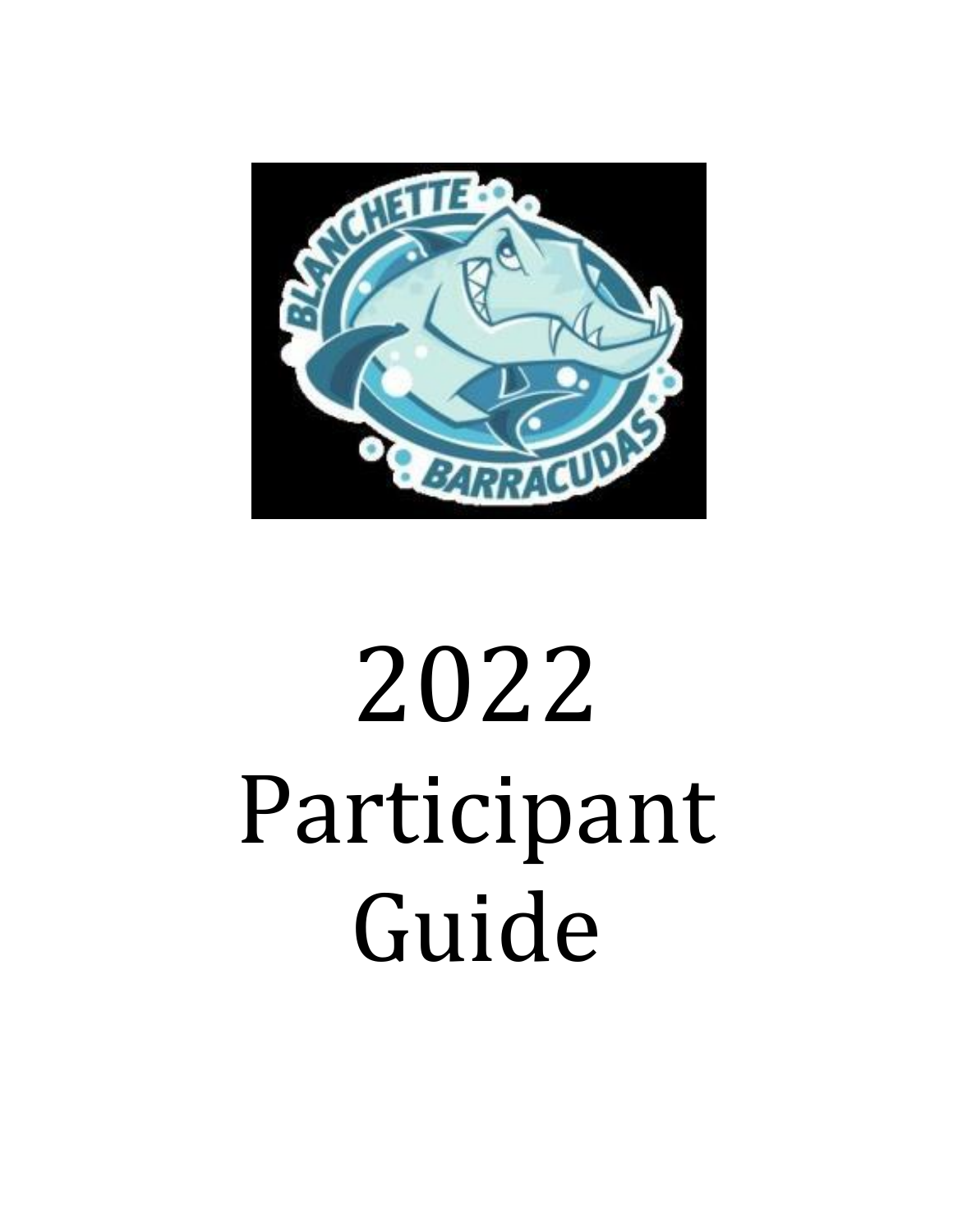

### **Blanchette Barracudas Swim Team Summer 2022**

#### **Important Numbers:**

| <b>Sarah Frerker</b>         | <b>Abigail Beckerle</b> | <b>Missy Hollander</b>             |  |  |
|------------------------------|-------------------------|------------------------------------|--|--|
| Head Coach                   | Vanezza Brasher         | <b>Aquatics Coordinator</b>        |  |  |
| swim.team@stcharlesparks.com | <b>Gayle Adams</b>      | 636-949-3369                       |  |  |
|                              | League Representatives  | missy.hollander@stcharlesparks.com |  |  |
| <b>Assistant Coaches</b>     | acbeckerle@gmail.com    |                                    |  |  |
| <b>Trent Beskorovany</b>     | vanezza77@vahoo.com     | Shanna Fugina                      |  |  |
| <b>Jillian Vaughn</b>        | popuppro1@yahoo.com     | Volunteer Coordinator              |  |  |
|                              |                         | shanna.fugina@gmail.com            |  |  |
|                              |                         |                                    |  |  |

#### **Important Websites:**

**St. Charles Parks Website:** [http://www.stcharlesparks.com](http://www.stcharlesparks.com/)

**Blanchette Barracudas Website**: <https://www.teamunify.com/Home.jsp?team=recsccsslbb> **Summer Swim League Website:** <https://www.stcharlesswimleague.com/>

#### **Practice Times**:

| <u>Level</u> | Age Group:      | Time             |
|--------------|-----------------|------------------|
| $1 - 2$      | 8 & under       | $6:30 - 7:15$ pm |
| $3 - 5$      | 9-12 year olds  | $7:15-8:15$ pm   |
| $6 - 7$      | 13-18 year olds | $8:15-9:30$ pm   |

| <b>Practice Schedule</b> | <b>Monday</b>      | Tuesday         | Wednesday              | <b>Thursday</b> | <b>Saturday</b>  |
|--------------------------|--------------------|-----------------|------------------------|-----------------|------------------|
| Week 1 (5/30-6/2)        | <b>No Practice</b> | Practice        | <b>Practice</b>        | Practice        |                  |
| Week 2 (6/6-6/9)         | <b>Practice</b>    | <b>Practice</b> | <b>Intersquad Meet</b> | <b>Practice</b> | ٠                |
| Week 3 (6/13-6/16)       | <b>Away Meet</b>   | <b>Practice</b> | <b>Practice</b>        | <b>Practice</b> |                  |
| Week 4 (6/20-6/23)       | <b>Home Meet</b>   | <b>Practice</b> | <b>Practice</b>        | <b>Practice</b> |                  |
| Week 5 (6/27-6/30)       | <b>Away Meet</b>   | <b>Practice</b> | <b>Practice</b>        | <b>Practice</b> | ٠                |
| Week 6 (7/4-7/7)         | <b>No Practice</b> | <b>Practice</b> | <b>Practice</b>        | <b>Practice</b> |                  |
| Week 7 (7/11-7/14)       | <b>Home Meet</b>   | <b>Practice</b> | <b>Practice</b>        | <b>Practice</b> | ٠                |
| Week 8 (7/18-7/21)       | <b>Practice</b>    | <b>Practice</b> | <b>Practice</b>        | <b>Practice</b> | ٠                |
| *Week 9 (7/25-7/30)      | <b>Home Meet</b>   | <b>Practice</b> | <b>Practice</b>        | <b>Practice</b> | <b>Away Meet</b> |

*\*Due to the volume of children in the second practice, some older swimmers in that practice may be asked to swim in the 8:15-9:30 PM practice. If you are not able to move practice times, that is ok, we just ask you to do so if you are able to.\**

Practices will be held **Monday-Thursday evenings,** unless it's a meet day and then the meet will take the place of practice. It will be the coaching staff's decision to move swimmers up or down practice times or grant special permission to be in certain groups. Please talk to a coach if you have concerns or questions about what time your child is going to be swimming.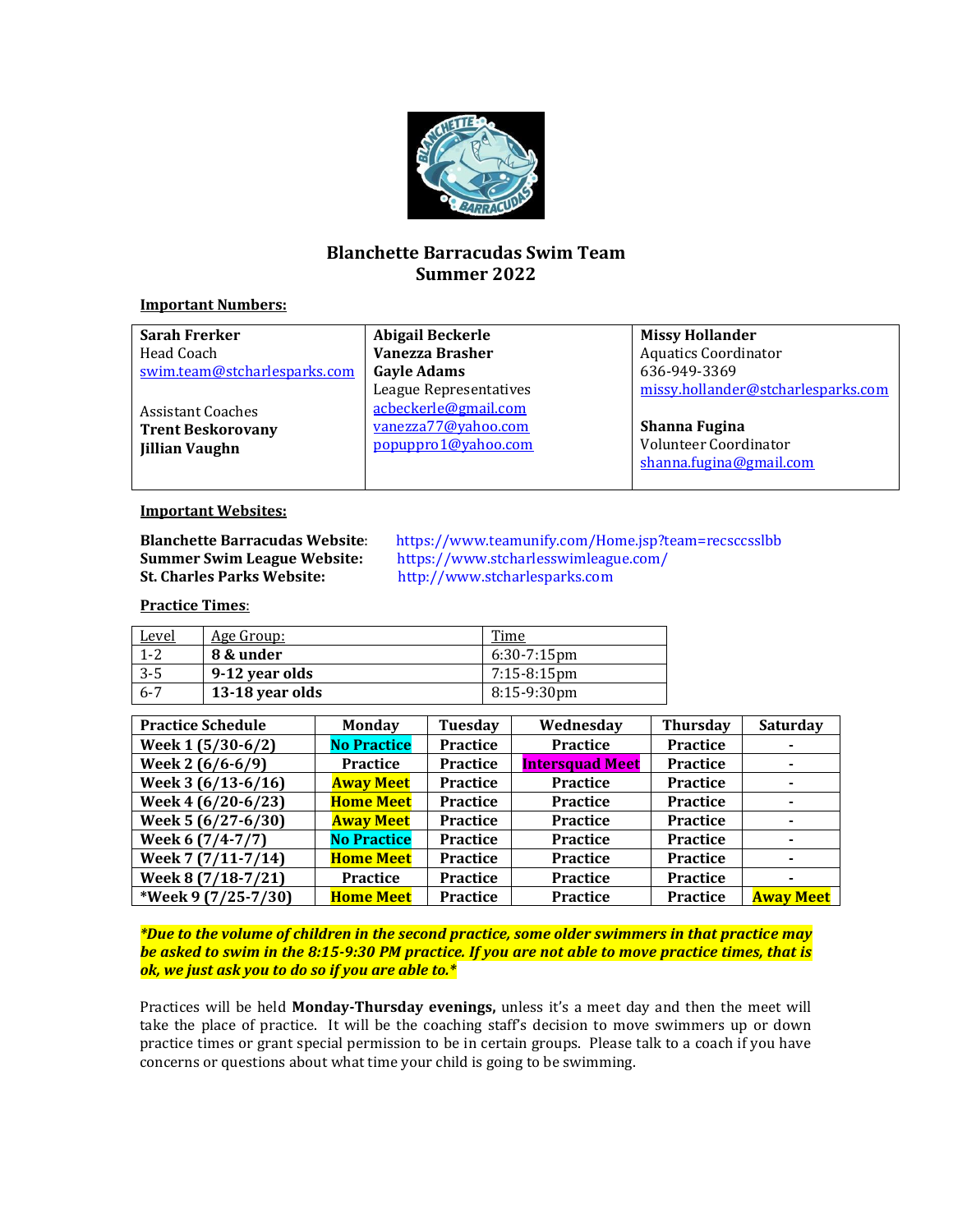Our program will be structured into 7 different levels this season and each level has criteria for placement. Age will be determined for the season as of *May 31st, 2022* and groups will be assigned during the first week of practice, with primary placement on skill level.

#### Level 1, Yellow Barracudas

This group is for beginner swimmers ages 6 & under-8 that have not been on the team before, but can swim at least 25 yards of freestyle unassisted. Practices for this group will be 100% instruction and time will be spent refining freestyle and learning backstroke.

#### Level 2, Orange Barracudas

This group is for swimmers ages 6 & under-8 that have swam competitively before. These swimmers are proficient in freestyle and backstroke and will be learning breaststroke and butterfly.

#### Level 3, Blue Barracudas

This group is for swimmers ages 9-12 that are new to competitive swimming. Swimmers in this group will learn freestyle and backstroke, as well as an introduction to breaststroke and butterfly.

#### Level 4, Green Barracudas

This group is for swimmers ages 9-12 who have swam competitively before and can swim all four strokes legally. Time will be spent improving strokes and turns as well as building endurance.

#### Level 5, Red Barracudas

This group is for swimmers ages 9-12 who have swam competitively, can swim all four strokes legally, and are looking for more of a challenge. Practice emphasis will be on building endurance and refining strokes. Younger or older swimmers may attend this group with special permission from the Head Coach.

#### Level 6, Silver Barracudas

This group is for swimmers ages 13 and up. Swimmers in this group should have an understanding of all four strokes. Time will be spent improving strokes and turns as well as building endurance.

#### Level 7, Gold Barracudas

This group is for swimmers ages 13 and up that have swam competitively before and are proficient in all four strokes. This is the highest group and offers a challenge to our older swimmers, with opportunities to refine stroke techniques.

| Date                         | Location                          | <b>Time</b>                     |  |
|------------------------------|-----------------------------------|---------------------------------|--|
| Wednesday, June 8, 2022      | Home Intersquad Meet              | $6:00p$ warm-ups, $6:30p$ start |  |
| <b>Monday, June 13, 2022</b> | Twin Chimneys Tidal Waves         | 5:00p warm-ups, 5:30p start     |  |
| <b>Monday, June 20, 2022</b> | Home Vs. Monticello Killer Whales | 5:30p warm-ups, 6:00p start     |  |
| <b>Monday, June 27, 2022</b> | O'Fallon Torpedoes                | 5:30p warm-ups, 6:00p start     |  |
| <b>Monday, July 11, 2022</b> | Home Vs. Lake St. Louis           | 5:30p warm-ups, 6:00p start     |  |
| <b>Monday, July 25, 2022</b> | Home Vs. Laurel Park Dolphins     | 5:30p warm-ups, 6:00p start     |  |
| Saturday, July 30, 2022      | <b>Wentzville Sea Dragons</b>     | 6:30a warm-ups, 7:00a start     |  |

#### **Meet Schedule:**

#### **Meet Attendance**

It is highly encouraged that all swimmers participate in all meets. Each swimmer must have a parent volunteer at every meet as well. It is understood that a swimmer may have to miss a meet due to prior commitments or unforeseen circumstances; it is asked that you contact the coach and the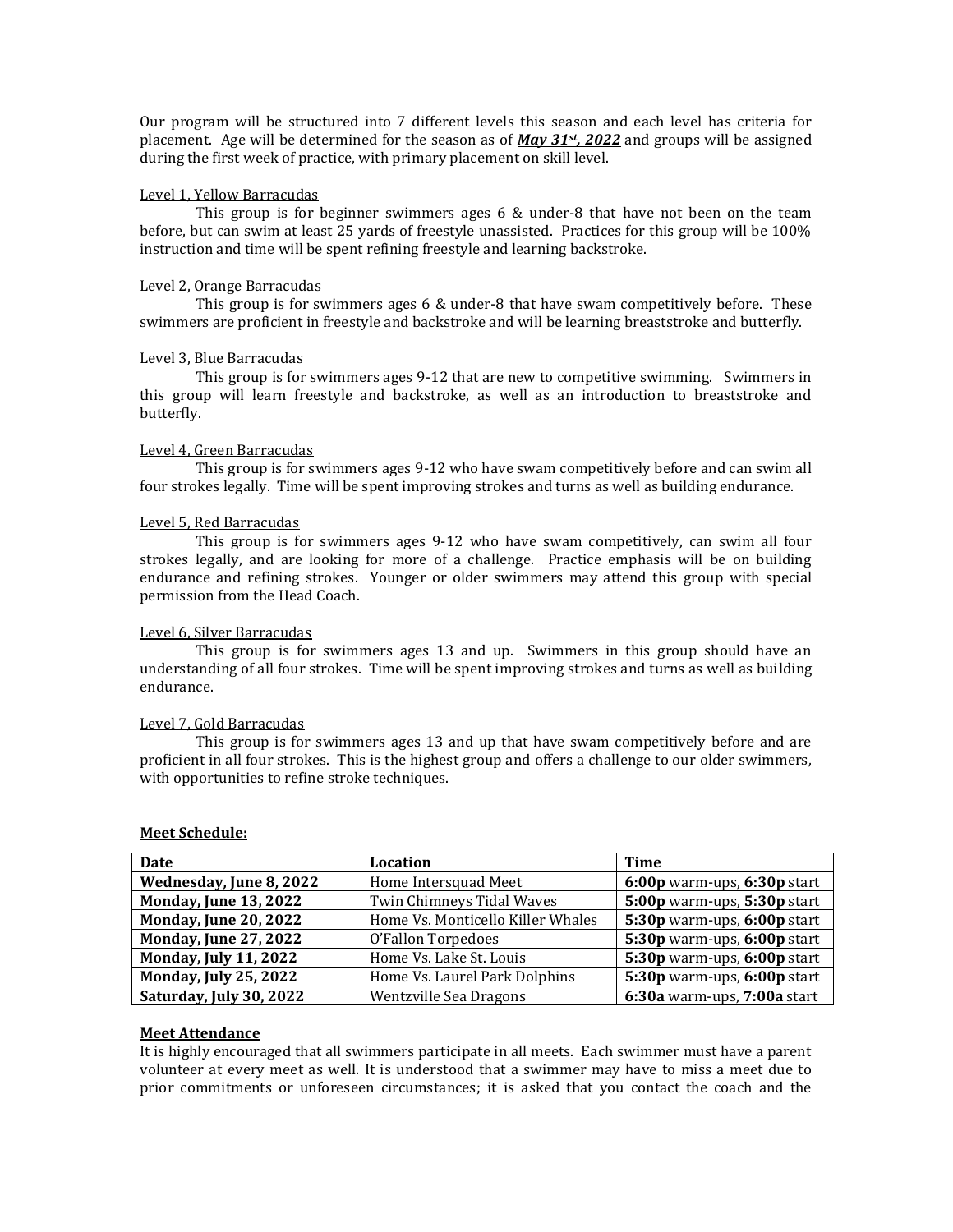volunteer coordinator at least 24 hours prior to the start of the meet or as soon as you know you or your swimmer will not be at the meet so the required adjustments may be made.

Relays and individual events will be determined by sign up through the Team Unify website. Swimmers and parents are asked to sign up for which meets they will be attending and decline which meets they will not be attending. The sign up will close the Thursday before the meet and entries will be emailed out over the weekend. If you miss the deadline, please email the coach ASAP. Relay swims can only be guaranteed to those who sign up for each meet. Instructions for how to sign up for meets can be found later in this handbook.

#### **Practice Attendance**

All swimmers are encouraged to attend practices as often as possible.

#### **Items to bring/wear to practice**

Swim suit, towel, swim cap, goggles, pool deck shoes, and water bottle. Practice equipment such as kickboards and fins will be provided.

#### **Team Suits**

Team suits will be available at B & B Aquatics in Chesterfield. **Team fitting date will be Sunday, May 1st, 2022 from 10-5 PM at the Chesterfield location. Female Suits are \$36.75 & Male Suits are \$31.50.** Team suits are **highly encouraged but optional.** Any suit may be worn at practice; girls must wear a one piece suit for practices and meets.

#### **Swimming Ability**

Every swimmer must be able to independently move themselves forward, unassisted, one length of the pool or 25 yards. The purpose of a swim team is to refine strokes and techniques, to become a stronger swimmer and to participate in friendly competition against other teams. It is not to learn how to swim. The Head Coach reserves the right to limit participation based on ability. In the event your swimmer is unable to satisfy this requirement, your registration fee may be used towards swim lessons or it may be placed on your household as a credit to be used towards any Parks Program, Facility Rental, etc.

#### **Weather**

If the weather is questionable please call the Rainout Line at 636.944.6001 ext. 17. You may also visit online a[t http://rainoutline.com/search/dnis/6369446001](http://rainoutline.com/search/dnis/6369446001) or download the free Rainout Line App. Meets and practices will be held whenever the weather permits. Cancellations will occur if there is heavy rain, thunder or lightning. We will also attempt to send out an email to communicate any weather updates as well.

#### **Parent Support**

As a parent we ask that you be encouraging to your swimmer. At practice the coaching staff will be working with all swimmers to teach proper swim stroke technique. It is asked that parents refrain from "coaching" their children and remain off the deck during practices. We encourage parents to communicate directly with the coaches before or after practice to discuss any specific issues.

#### **Additional Parent Responsibilities:**

Each family is required to provide one person to volunteer for  $\frac{1}{2}$  of a meet at all swim meets during the season, or 3 whole meets, if that is easier. It takes a tremendous amount of energy to run a meet and if everyone contributes the meets will run smoothly. The volunteer assignments are scheduled on a first come basis. Every effort will be made to honor a volunteer's job preference. If you have any issues please contact our league representatives, they will assist you with any questions you might have. Sign-ups will be on the Team Unify website, which makes it easier for everyone to sign-up at their convenience. The various volunteer jobs are listed below.

1. **Stroke Judges** – For every swim meet 8 total stroke judges are assigned (4 per half, 2 per team). These individuals watch the swimmers to determine if they are swimming each swim stroke within regulation. This position requires attending a stroke judge clinic to be certified. Information for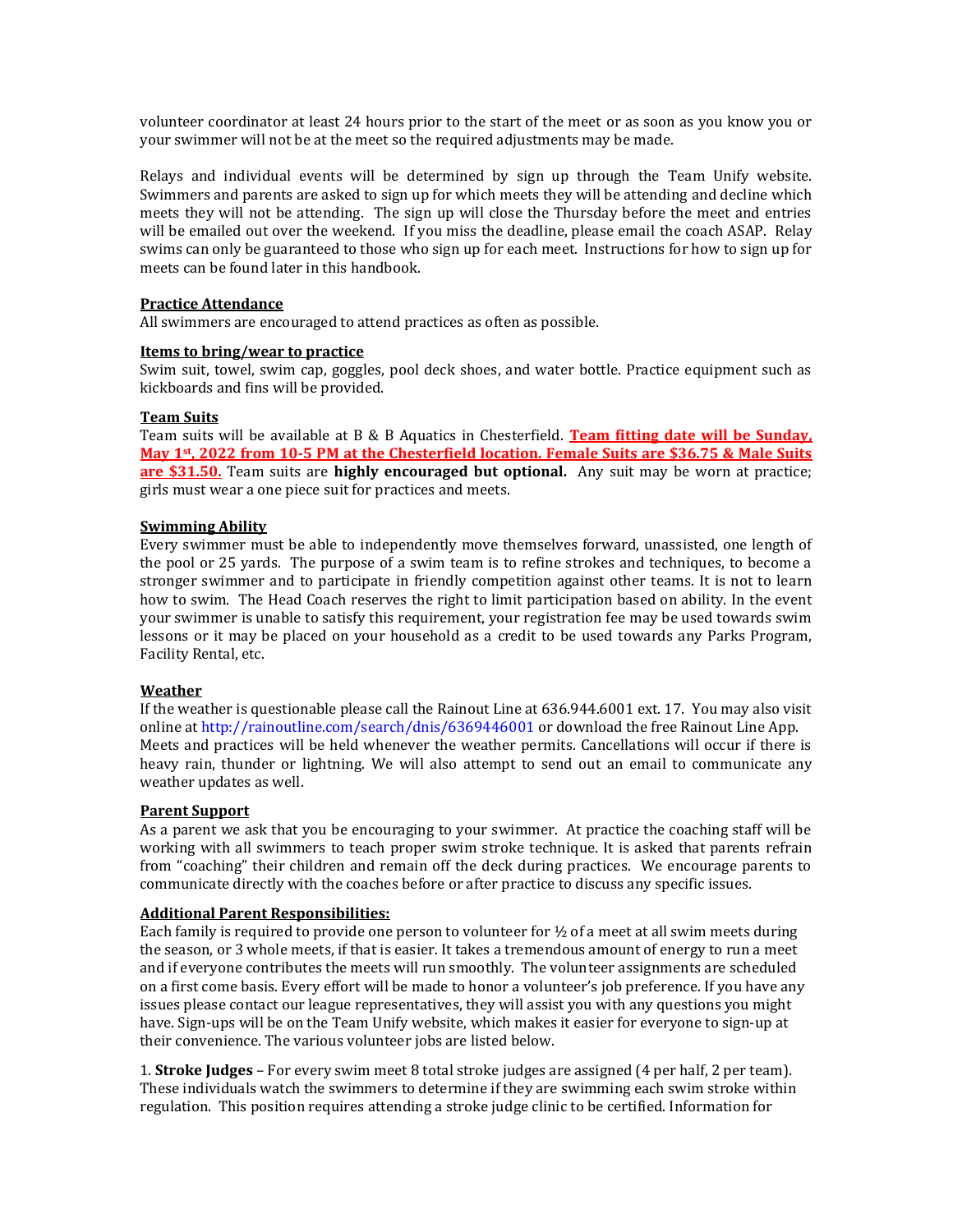when the 2022 clinics will be held will be available at a later date. Certification is good for 3 years. 2. **Ribbon/Scoring Table/Meet Manager Data Entry** - Assists in determining awards and keeping score. These parents will write ribbons and post the scores throughout the meet.

3. **Bullpen** - Assign swimmers to lanes according to the heat sheet and bring them to the starting blocks.

4. **Timers** - Times the swimmers as they swim their events.

5. **Runners** - Take event cards and disqualification slips to the scoring table.

#### **Swim Team Website and Registration:**

In addition to registering with the Parks Department, each swim team family, new & returning, should register with the swim team's own website, TeamUnify. Although you will still be able to submit a registration on-line for TeamUnify, it must be "accepted" by an administrator for your child to be registered. A reminder that since payment is submitted through the Parks Office, you MUST pay your balance in full before your registration will be accepted.

\* On the Blanchette Swim Team website[, https://www.teamunify.com/Home.jsp?team=recsccsslbb,](https://www.teamunify.com/Home.jsp?team=recsccsslbb) there is an option of "Start Registration" in the left column.

\* After clicking on the start registration button, please click on the green "Continue or Check Status" button at the bottom of the screen.

\*If you are a returning member to the team, you will the blue "Continue" button. If you are a new member of the team, you will click the green "+ Create New Account" button.

\***Returning** members will be asked for their email address that they have previously used for their account.

\* You will then be asked to verify the information on your Account. Please make sure you have entered the appropriate names and numbers under the "Parents/Guardians" tab and that you have entered two different contacts if possible. Once you have completed all information or confirmed it, please click the "Continue" button at the bottom of the screen.

\*Next you will select the swimmer(s) that you wish to register at this time. When you change the "NO" next to your swimmer's name to "YES" additional information will be available for you to review and update if necessary. Repeat these steps for each of your swimmers and then click the "Continue" button at the bottom of the page. In this step you will be able to add a new swimmer if needed.

\* On the next page will be a list of the swimmers you are registering. If the information is correct, please click on the "Checkout Using Secure Server" button at the bottom. No payment will be submitted through TeamUnify. Click the "Submit the Registration" button at the bottom of the page.

\***New** members will be asked to provide and email address.

\*You will then be asked to create an account. (First Name, Last Name, Password, Date of Birth, & then Click the blue Sign up Button)

\*Follow all prompts that follow asking you to provide your emergency contact information, Parent/Guardian Information, all swimmer information, etc.

\*Once you have completed filling in all required information and have confirmed that it is correct, you will need to submit the registration.

\***Both New & Returning member will need to be approved by a team administrator.** Once an administrator approves you, you will then have access to login to Team Unify and sign up your swimmers up for meets, to volunteer, or to view your swimmer's times once they've competed in meets.

#### **Meet and Volunteer Sign-Up**

\*We will track volunteer completion this summer so please be sure that you are fulfilling the volunteer requirement per family.\*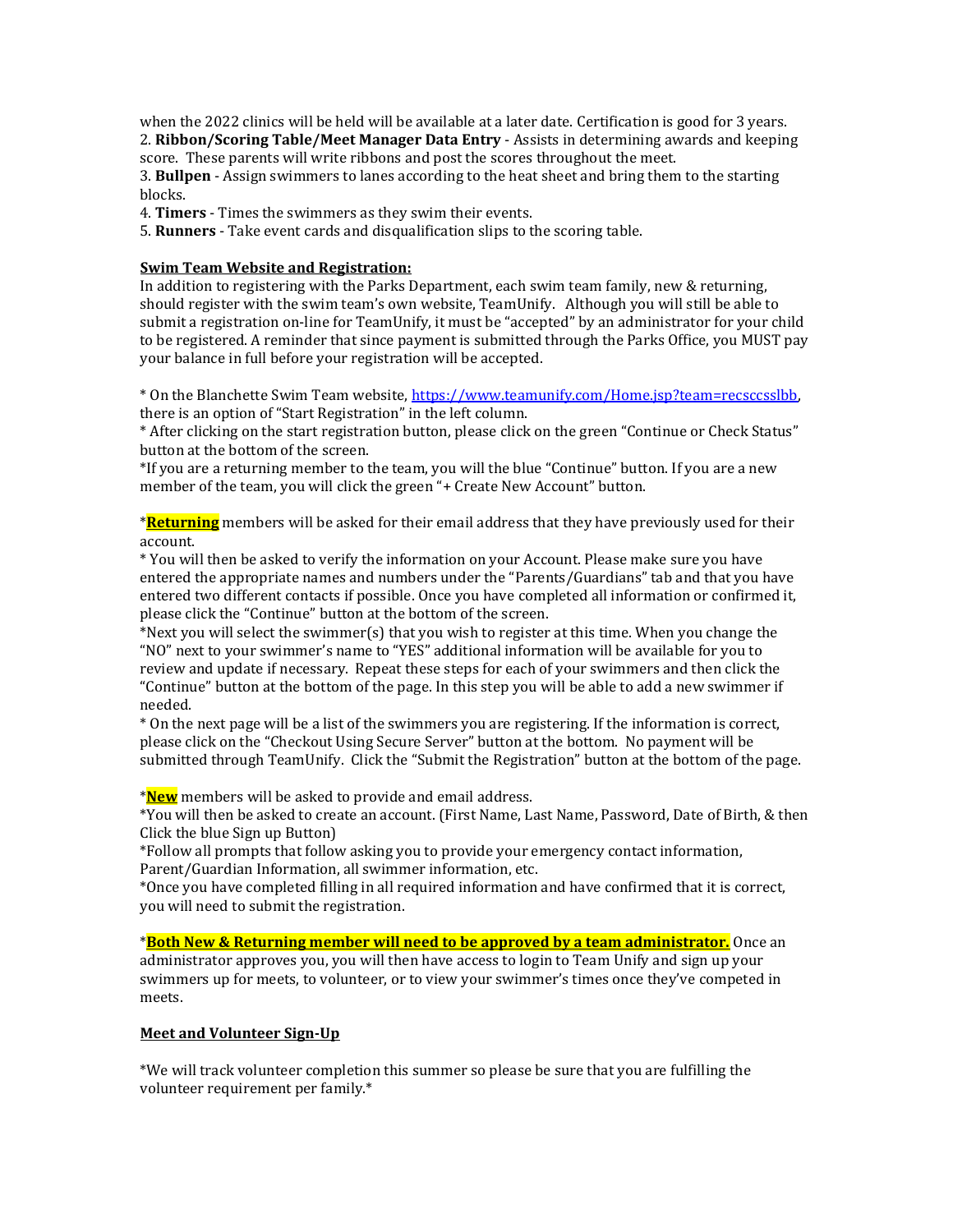To sign up for volunteer positions for this summer's meets, go to, <https://www.teamunify.com/Home.jsp?team=recsccsslbb>

Sign in and click on the top tab labeled "Events".

To volunteer: Choose the meet you will be attending and click the "Job Signup" button. You will then click the slots that you want for each meet and press "Signup". Everything is divided up by position (first half timers, second half timers, etc.) **Please note the volunteer times listed are an estimate, some meets may switch earlier or later than 7:30pm!** A reminder that you must sign up for 6 half meets or 3 whole meets. If you will be out of town for a meet, you will still need to meet the requirement of 6 half meets or 3 whole meets. If you do not sign up for each meet you will need to contact our volunteer coordinator via email.

To sign up swimmers: Choose the meet you will be attending and click the "Edit Commitment" button. Click the swimmer's name you wish to declare and choose "yes" or "no" box. If you have multiple swimmers, please indicate which swimmers will or will not be participating in the meet. If you require any accommodations, please indicate those in the comments section as well.

Email reminders for volunteers and RSVPs will be sent out before each meet. Email reminders will also be sent to those who have not declared their intentions or have not volunteered.

If you do not sign up for a meet, you will not be entered and cannot swim. The league has established firm deadlines to help speed up the meets and new swimmers may not be added to meets less than 72 hours before the meet. Meet signups will close on Thursday night prior to the meet and entries will be completed the next day.

#### **Rules and Expectations:**

- Swimmers should not run, roughhouse, mistreat pool equipment, or play in other pools during meets or practice.
- All swimmers should respect the pool equipment including deck chairs, kick boards, fins, and pull buoys.
- Swimmers should not get into the water until the lifeguard is on the stand.
- At home and away meets, it is your responsibility to clean up trash in your area or around the pool deck. If you see trash after the meet, pick it up so we can all go home in a timely manner.
- Coaches will pick the child's events for the meets. Suggestions may be made to the coaches, but that does **not** guarantee that the child will be in the event that is suggested. An ample amount of time and effort is made to ensure that all swimmers are placed accordingly and that a swimmer is not placed into an event they should not swim.
	- $\circ$  If a swimmer wants to swim in a different event or switch with another swimmer it MUST be approved by a coach. This must also be done **before** the event is in the bullpen or the switch will not be approved.
	- o Coaches realize that swimmers may not like certain events, we choose events for specific reasons, and sometimes your swimmer is not going to get their favorite event. We are all part of a team and we need to work together to win.
- Show sportsmanship at practice and meets to your coaches and other swimmers.
- It is imperative that swimmers are on time for meets and practice. We understand that work conflicts with practice and meets sometimes, just let us know you are going to be late so we can plan meet events accordingly.